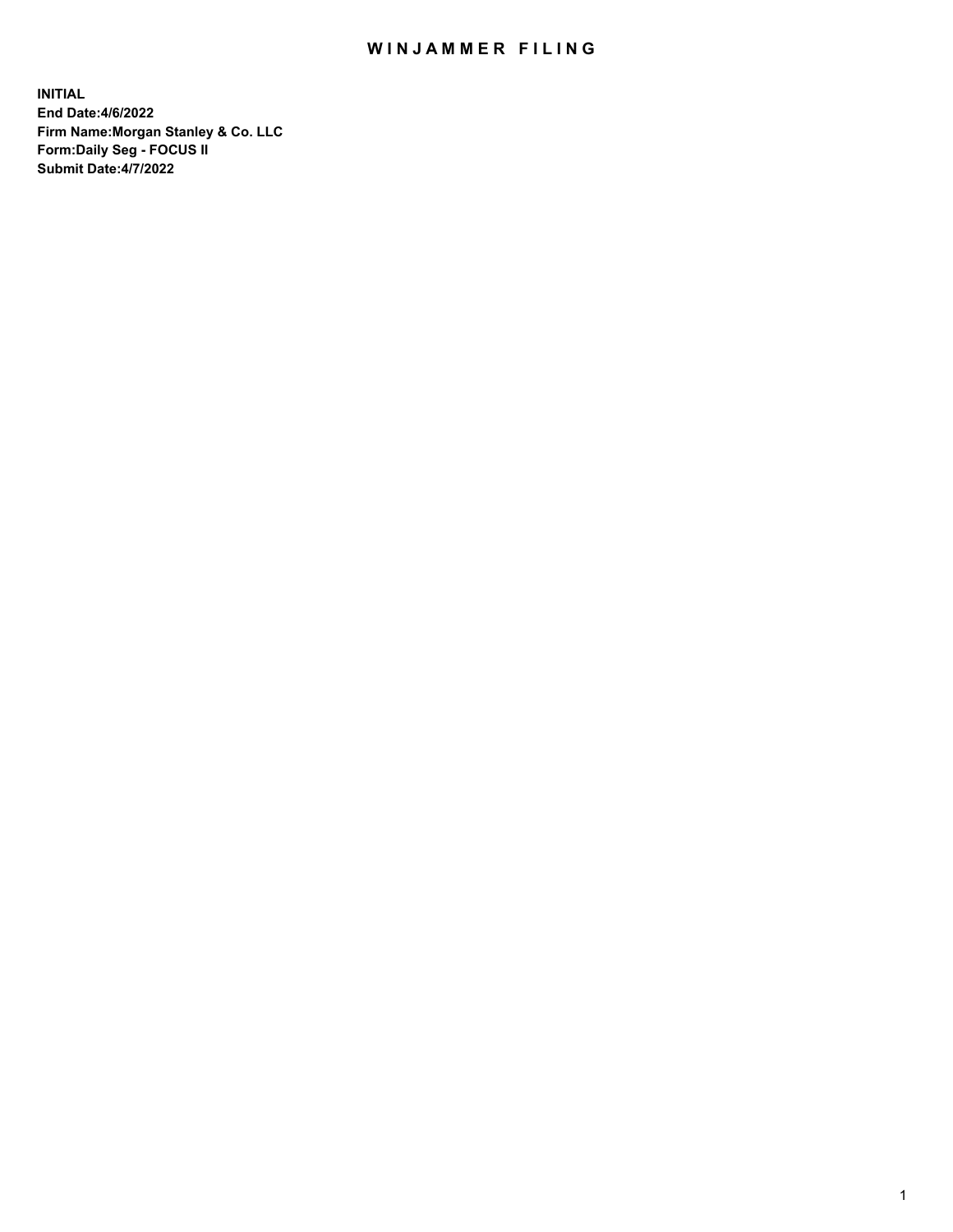**INITIAL End Date:4/6/2022 Firm Name:Morgan Stanley & Co. LLC Form:Daily Seg - FOCUS II Submit Date:4/7/2022 Daily Segregation - Cover Page**

| Name of Company                                                                                                                                                                                                                                                                                                               | Morgan Stanley & Co. LLC                                                     |
|-------------------------------------------------------------------------------------------------------------------------------------------------------------------------------------------------------------------------------------------------------------------------------------------------------------------------------|------------------------------------------------------------------------------|
| <b>Contact Name</b>                                                                                                                                                                                                                                                                                                           | <b>Ikram Shah</b>                                                            |
| <b>Contact Phone Number</b>                                                                                                                                                                                                                                                                                                   | 212-276-0963                                                                 |
| <b>Contact Email Address</b>                                                                                                                                                                                                                                                                                                  | Ikram.shah@morganstanley.com                                                 |
| FCM's Customer Segregated Funds Residual Interest Target (choose one):<br>a. Minimum dollar amount: ; or<br>b. Minimum percentage of customer segregated funds required:% ; or<br>c. Dollar amount range between: and; or<br>d. Percentage range of customer segregated funds required between: % and %.                      | 235,000,000<br><u>0</u><br><u>00</u><br>0 Q                                  |
| FCM's Customer Secured Amount Funds Residual Interest Target (choose one):<br>a. Minimum dollar amount: ; or<br>b. Minimum percentage of customer secured funds required:%; or<br>c. Dollar amount range between: and; or<br>d. Percentage range of customer secured funds required between:% and%.                           | 140,000,000<br><u>0</u><br>$\underline{0}$ $\underline{0}$<br>0 <sup>0</sup> |
| FCM's Cleared Swaps Customer Collateral Residual Interest Target (choose one):<br>a. Minimum dollar amount: ; or<br>b. Minimum percentage of cleared swaps customer collateral required:%; or<br>c. Dollar amount range between: and; or<br>d. Percentage range of cleared swaps customer collateral required between:% and%. | 92,000,000<br><u>0</u><br><u>00</u><br>00                                    |

Attach supporting documents CH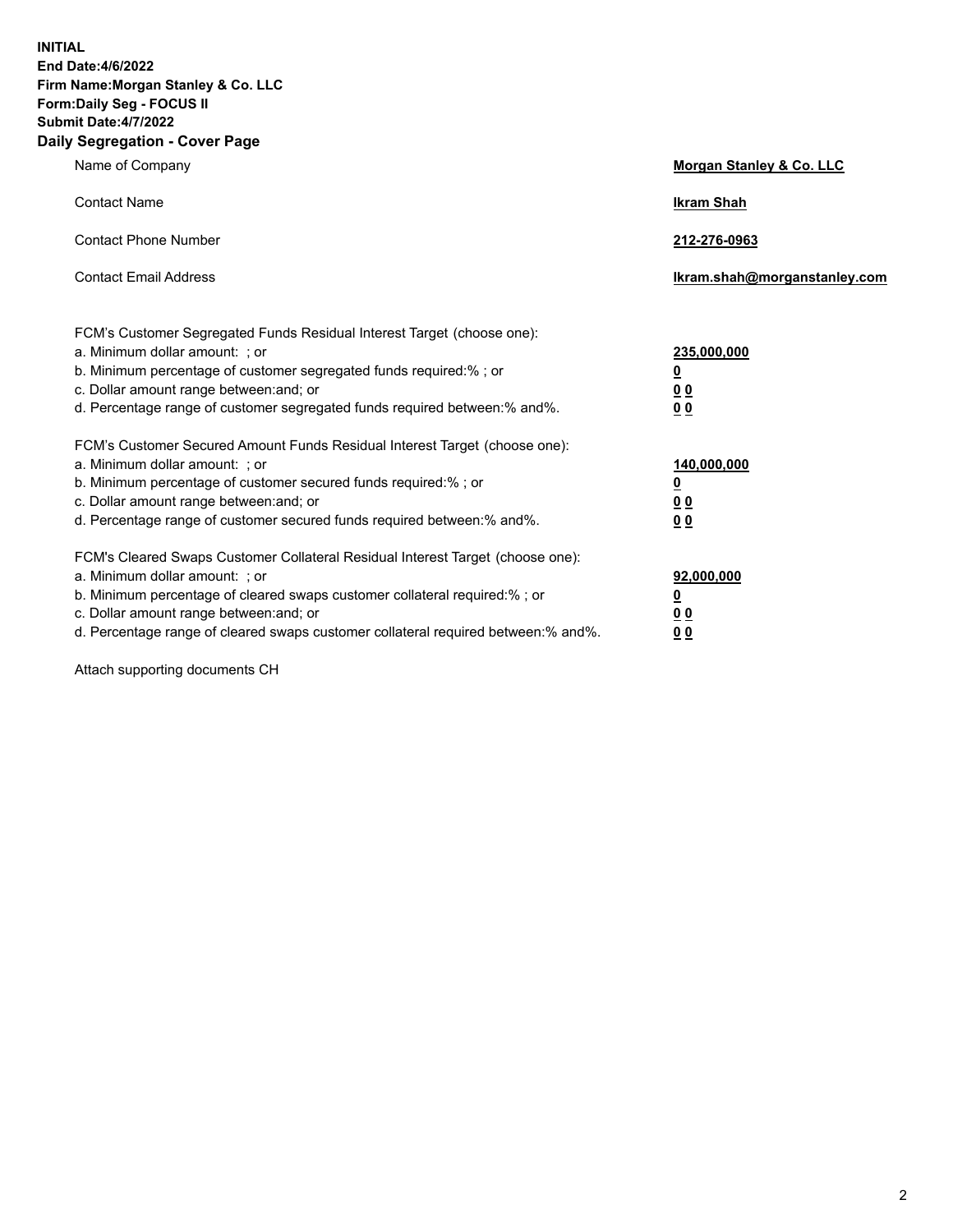|    | <b>INITIAL</b>                                                                              |                                  |
|----|---------------------------------------------------------------------------------------------|----------------------------------|
|    | <b>End Date:4/6/2022</b>                                                                    |                                  |
|    | Firm Name: Morgan Stanley & Co. LLC                                                         |                                  |
|    | Form: Daily Seg - FOCUS II                                                                  |                                  |
|    | <b>Submit Date: 4/7/2022</b>                                                                |                                  |
|    |                                                                                             |                                  |
|    | <b>Daily Segregation - Secured Amounts</b>                                                  |                                  |
|    | Foreign Futures and Foreign Options Secured Amounts                                         |                                  |
|    | Amount required to be set aside pursuant to law, rule or regulation of a foreign            | $0$ [7305]                       |
|    | government or a rule of a self-regulatory organization authorized thereunder                |                                  |
| 1. | Net ledger balance - Foreign Futures and Foreign Option Trading - All Customers             |                                  |
|    |                                                                                             |                                  |
|    | A. Cash                                                                                     | 4,665,088,442 [7315]             |
|    | B. Securities (at market)                                                                   | 2,294,430,926 [7317]             |
| 2. | Net unrealized profit (loss) in open futures contracts traded on a foreign board of trade   | 2,036,992,143 [7325]             |
| 3. | Exchange traded options                                                                     |                                  |
|    | a. Market value of open option contracts purchased on a foreign board of trade              | 47,106,515 [7335]                |
|    | b. Market value of open contracts granted (sold) on a foreign board of trade                | -29,664,916 [7337]               |
| 4. | Net equity (deficit) (add lines 1. 2. and 3.)                                               | 9,013,953,110 [7345]             |
| 5. | Account liquidating to a deficit and account with a debit balances - gross amount           | 110,567,939 [7351]               |
|    |                                                                                             |                                  |
|    | Less: amount offset by customer owned securities                                            | -108,062,261 [7352] 2,505,678    |
|    |                                                                                             | [7354]                           |
| 6. | Amount required to be set aside as the secured amount - Net Liquidating Equity              | 9,016,458,788 [7355]             |
|    | Method (add lines 4 and 5)                                                                  |                                  |
| 7. | Greater of amount required to be set aside pursuant to foreign jurisdiction (above) or line | 9,016,458,788 [7360]             |
|    | 6.                                                                                          |                                  |
|    | FUNDS DEPOSITED IN SEPARATE REGULATION 30.7 ACCOUNTS                                        |                                  |
| 1. | Cash in banks                                                                               |                                  |
|    | A. Banks located in the United States                                                       | 290,488,302 [7500]               |
|    | B. Other banks qualified under Regulation 30.7                                              | 272,872,369 [7520] 563,360,671   |
|    |                                                                                             |                                  |
|    |                                                                                             | [7530]                           |
| 2. | Securities                                                                                  |                                  |
|    | A. In safekeeping with banks located in the United States                                   | 1,083,767,237 [7540]             |
|    | B. In safekeeping with other banks qualified under Regulation 30.7                          | 81,821,321 [7560] 1,165,588,558  |
|    |                                                                                             | [7570]                           |
| 3. | Equities with registered futures commission merchants                                       |                                  |
|    | A. Cash                                                                                     | 29,759,072 [7580]                |
|    | <b>B.</b> Securities                                                                        | $0$ [7590]                       |
|    | C. Unrealized gain (loss) on open futures contracts                                         | 3,282,989 [7600]                 |
|    | D. Value of long option contracts                                                           | $0$ [7610]                       |
|    |                                                                                             |                                  |
|    | E. Value of short option contracts                                                          | 0 [7615] 33,042,061 [7620]       |
| 4. | Amounts held by clearing organizations of foreign boards of trade                           |                                  |
|    | A. Cash                                                                                     | $0$ [7640]                       |
|    | <b>B.</b> Securities                                                                        | $0$ [7650]                       |
|    | C. Amount due to (from) clearing organization - daily variation                             | $0$ [7660]                       |
|    | D. Value of long option contracts                                                           | 0 <sup>[7670]</sup>              |
|    | E. Value of short option contracts                                                          | $0$ [7675] 0 [7680]              |
| 5. | Amounts held by members of foreign boards of trade                                          |                                  |
|    | A. Cash                                                                                     | 4,290,660,779 [7700]             |
|    | <b>B.</b> Securities                                                                        | 1,128,842,368 [7710]             |
|    |                                                                                             |                                  |
|    | C. Unrealized gain (loss) on open futures contracts                                         | 2,033,709,154 [7720]             |
|    | D. Value of long option contracts                                                           | 47,106,515 [7730]                |
|    | E. Value of short option contracts                                                          | -29,664,916 [7735] 7,470,653,900 |
|    |                                                                                             | $[7740]$                         |
| 6. | Amounts with other depositories designated by a foreign board of trade                      | $0$ [7760]                       |
| 7. | Segregated funds on hand                                                                    | $0$ [7765]                       |
| 8. | Total funds in separate section 30.7 accounts                                               | 9,232,645,190 [7770]             |
| 9. | Excess (deficiency) Set Aside for Secured Amount (subtract line 7 Secured Statement         | 216,186,402 [7380]               |
|    | Page 1 from Line 8)                                                                         |                                  |

10. Management Target Amount for Excess funds in separate section 30.7 accounts **140,000,000** [7780]

11. Excess (deficiency) funds in separate 30.7 accounts over (under) Management Target **76,186,402** [7785]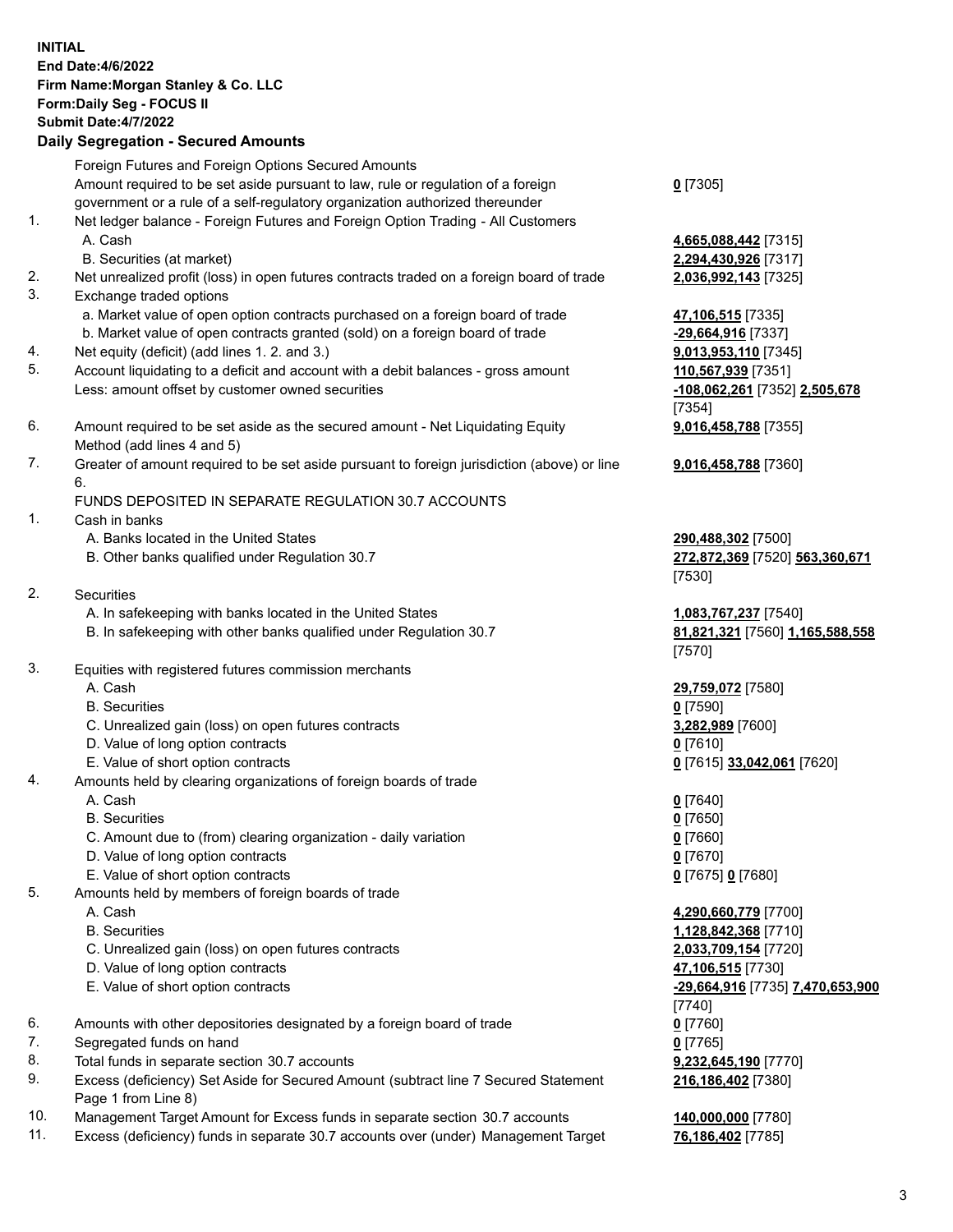**INITIAL End Date:4/6/2022 Firm Name:Morgan Stanley & Co. LLC Form:Daily Seg - FOCUS II Submit Date:4/7/2022 Daily Segregation - Segregation Statement** SEGREGATION REQUIREMENTS(Section 4d(2) of the CEAct) 1. Net ledger balance A. Cash **16,208,630,300** [7010] B. Securities (at market) **8,963,242,319** [7020] 2. Net unrealized profit (loss) in open futures contracts traded on a contract market **1,149,182,956** [7030] 3. Exchange traded options A. Add market value of open option contracts purchased on a contract market **2,377,088,020** [7032] B. Deduct market value of open option contracts granted (sold) on a contract market **-1,580,924,150** [7033] 4. Net equity (deficit) (add lines 1, 2 and 3) **27,117,219,445** [7040] 5. Accounts liquidating to a deficit and accounts with debit balances - gross amount **1,060,072,642** [7045] Less: amount offset by customer securities **-1,049,280,145** [7047] **10,792,497** [7050] 6. Amount required to be segregated (add lines 4 and 5) **27,128,011,942** [7060] FUNDS IN SEGREGATED ACCOUNTS 7. Deposited in segregated funds bank accounts A. Cash **1,445,791,952** [7070] B. Securities representing investments of customers' funds (at market) **0** [7080] C. Securities held for particular customers or option customers in lieu of cash (at market) **3,262,034,341** [7090] 8. Margins on deposit with derivatives clearing organizations of contract markets A. Cash **16,510,313,552** [7100] B. Securities representing investments of customers' funds (at market) **0** [7110] C. Securities held for particular customers or option customers in lieu of cash (at market) **5,539,059,639** [7120] 9. Net settlement from (to) derivatives clearing organizations of contract markets **-200,880,290** [7130] 10. Exchange traded options A. Value of open long option contracts **2,377,088,020** [7132] B. Value of open short option contracts **-1,580,924,150** [7133] 11. Net equities with other FCMs A. Net liquidating equity **18,976,970** [7140] B. Securities representing investments of customers' funds (at market) **0** [7160] C. Securities held for particular customers or option customers in lieu of cash (at market) **0** [7170] 12. Segregated funds on hand **162,148,339** [7150] 13. Total amount in segregation (add lines 7 through 12) **27,533,608,373** [7180] 14. Excess (deficiency) funds in segregation (subtract line 6 from line 13) **405,596,431** [7190] 15. Management Target Amount for Excess funds in segregation **235,000,000** [7194]

16. Excess (deficiency) funds in segregation over (under) Management Target Amount Excess

**170,596,431** [7198]